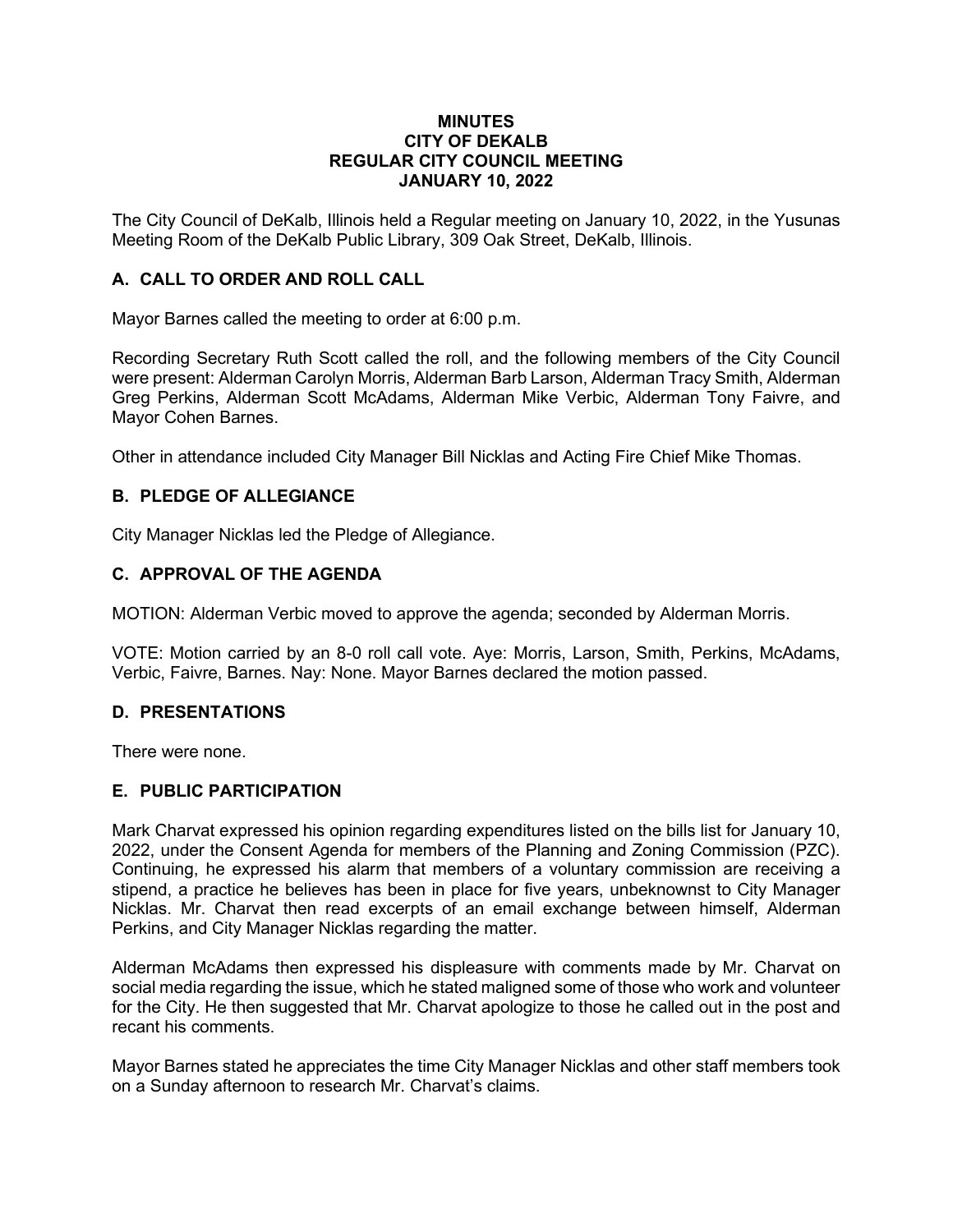Regular Meeting Minutes January 10, 2022 Page 2 of 14

# **F. APPOINTMENTS**

Mayor Barnes read the following in its entirety:

- 1. Appointment of the Transit Site Selection Committee:
	- Matt Duffy, Executive Director at DeKalb Chamber of Commerce;
	- Jennifer Groce, Director of Community Promotion at Northern Illinois University;
	- Steve Irving, Owner of Irving Construction;
	- Ellingsworth Webb, Property Manager for Eden's Garden Apartments;
	- Tracy Smith, City of DeKalb Third Ward Alderman and Operations Manager at Voluntary Action Center of Northern Illinois;
	- Zac Gill, City of DeKalb Engineer, Co-Chair; and
	- Marcus Cox, City of DeKalb Transit Manager, Co-Chair.

There was no discussion among Council regarding this item.

MOTION: Alderman Perkins moved to approve the appointments; seconded by Alderman Morris.

VOTE: Motion carried by 7-0-1 roll call vote. Aye: Morris, Larson, Perkins, McAdams, Verbic, Faivre, Barnes. Nay: None. Abstain: Smith. Mayor Barnes declared the motion passed.

## **G. APPROVAL OF THE MINUTES**

Mayor Barnes read the following in its entirety:

- 1. Minutes Submitted by the City Clerk None.
- 2. Minutes Submitted by the Recording Secretary.
	- a. Minutes of the Regular City Council Meeting of December 13, 2021.

MOTION: Alderman McAdams moved to approve the submitted minutes; seconded by Alderman Smith.

Alderman Smith asked why City Clerk Cohen wasn't in attendance. Mayor Barnes replied that the clerk indicated via email at 5:20 p.m. that he would not be in attendance as he had been exposed to COVID five days prior and was awaiting the results of a test he had taken today.

VOTE: Motion carried by an 8-0 roll call vote. Aye: Morris, Larson, Smith, Perkins, McAdams, Verbic, Faivre, Barnes. Nay: None. Mayor Barnes declared the motion passed.

## **H. CONSENT AGENDA**

Continuing his comments from the Public Participation portion of the meeting, Mark Charvat stated that in his email conversation with City Manager Nicklas, there was never any mention of an ordinance being passed regarding a stipend for members of the PZC.

Regarding Alderman McAdams' comments of maligning members of the PZC, Mr. Charvat stated no such thing has ever taken place, adding he believes that members of the City's PZC serve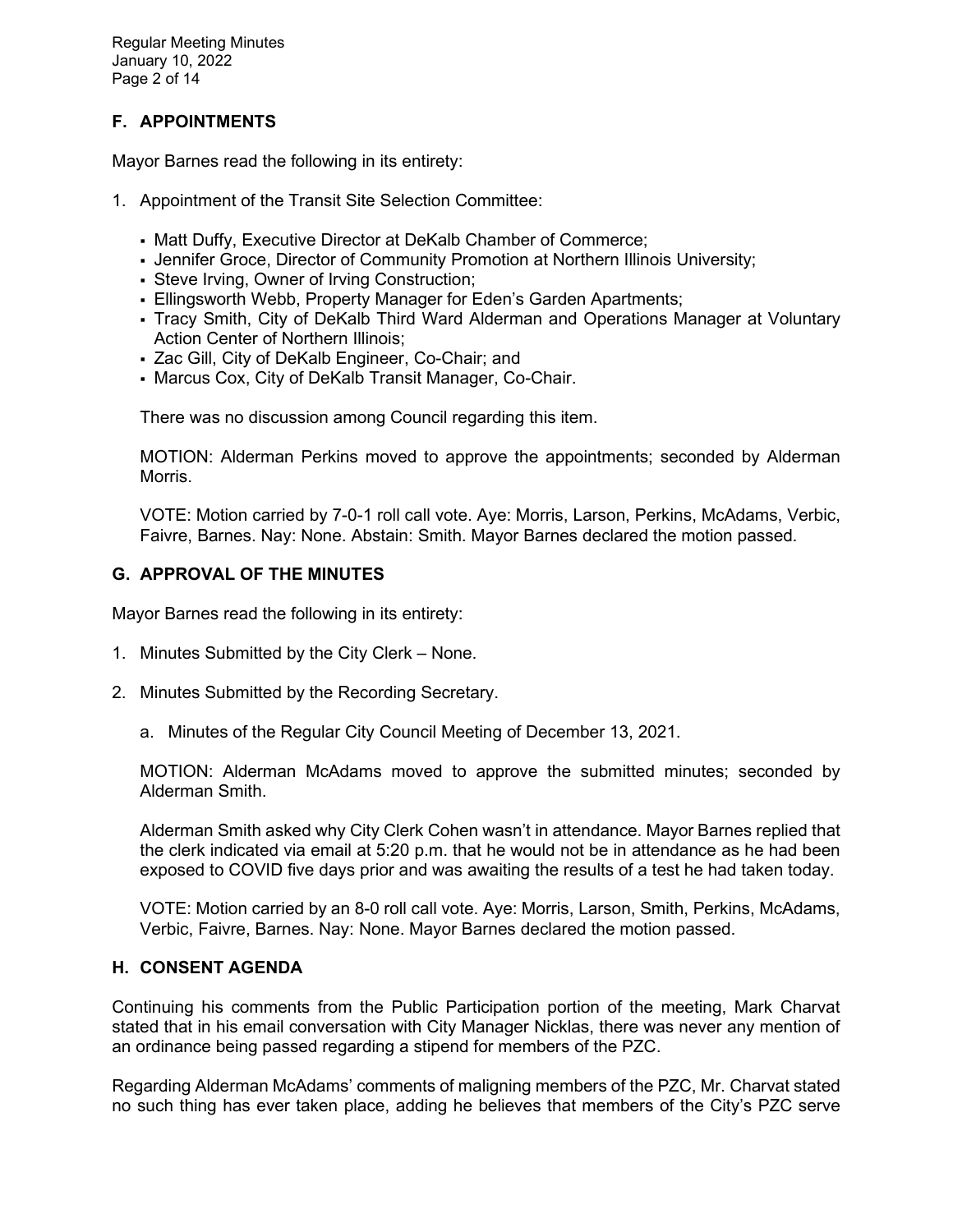DeKalb well. He suggested that Council provide direction for an ordinance to be brought forward to correct the matter if one doesn't already exist.

Mayor Barnes stated this would be a perfect opportunity to remedy something that transpired in the past and asked City Manager Nicklas to bring forward an ordinance at an upcoming Council meeting to ensure proper direction is taken in the future.

City Manager Nicklas stated that in the interim since the email exchange regarding this matter, he discovered that this practice has been on Council approved budgets since 2006.

Mayor Barnes then read the following for the record:

- 1. Accounts Payable and Payroll through December 27, 2021, in the Amount of \$7,441,329.52.
- 2. Accounts Payable and Payroll through January 10, 2022, in the Amount of \$1,461,704.02.

MOTION: Alderman Larson moved to approve the items on the Consent Agenda; seconded by Alderman Faivre.

VOTE: Motion carried by an 8-0 roll call vote. Aye: Morris, Larson, Smith, Perkins, McAdams, Verbic, Faivre, Barnes. Nay: None. Mayor Barnes declared the motion passed.

### **I. PUBLIC HEARINGS**

Mayor Barnes opened the Public Hearing at 6:16 p.m. and read the following:

1. Public Hearing on the City's 2022 Annual Action Plan One Year Use of Funds Under the Community Development Block Grant (CDBG) Program.

Mayor Barnes asked if there was anyone in attendance wishing to speak to this item; there was none.

City Manager indicated this topic would be presented for action later in the agenda.

There was no discussion among Council.

Mayor Barnes closed the Public Hearing at 6:17 p.m.

#### **J. CONSIDERATIONS**

There were none.

#### **K. RESOLUTIONS**

**1. Resolution 2022-001 Authorizing a Funding Agreement with the DeKalb County Economic Development Corporation (DCEDC) in the Amount of \$35,000 for Economic Development Services from January 1, 2022, through December 31, 2022.** 

Mayor Barnes read the resolution by title only.

MOTION: Alderman Verbic moved to approve the resolution; seconded by Alderman Faivre.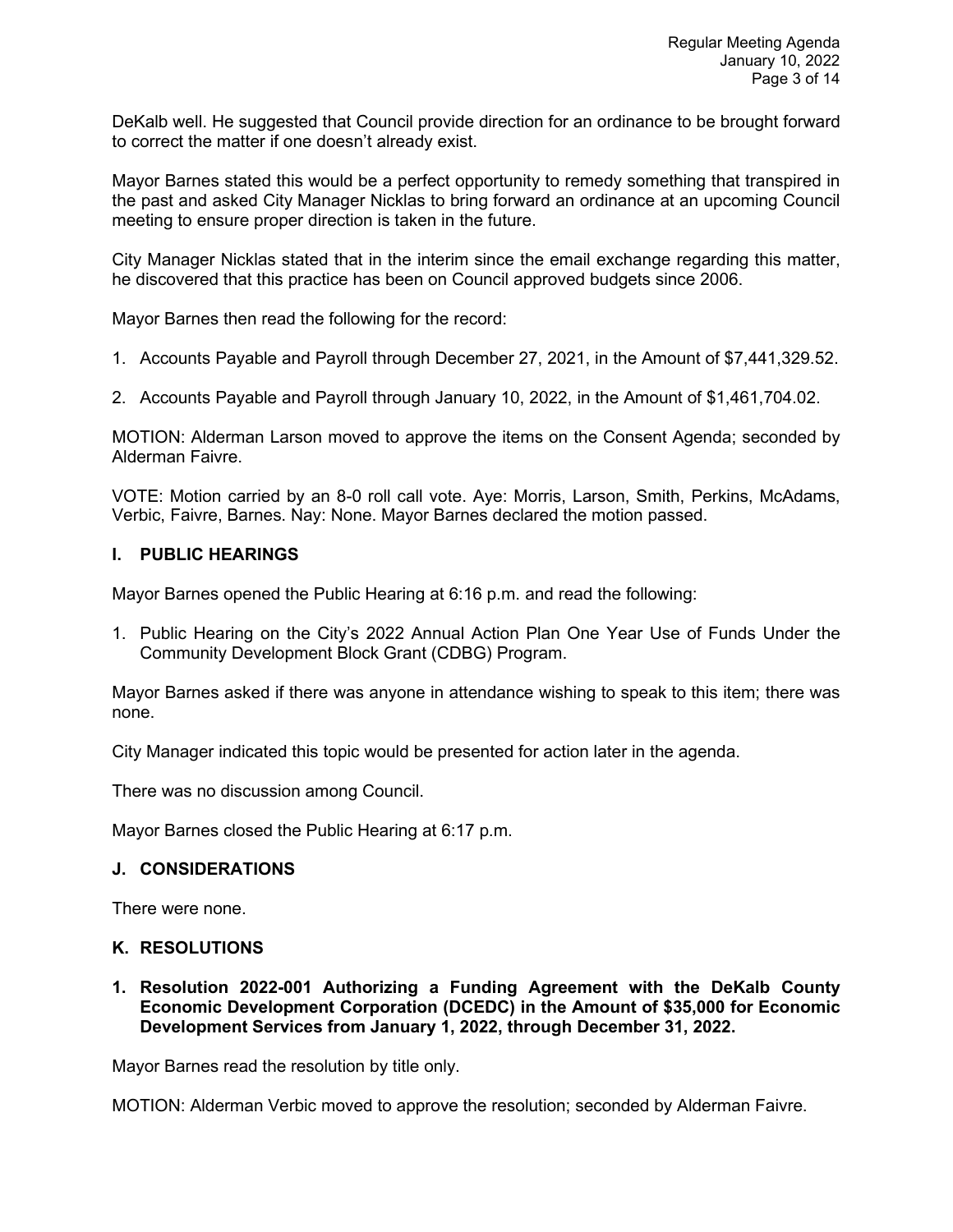Regular Meeting Minutes January 10, 2022 Page 4 of 14

City Manager Nicklas provided an overview of this item based on the information provided in the agenda packet, stating that the DCEDC's role has been consistent since the 1980's when it was organized. The DCEDC is often an initial point of contact for prospects looking at the community, as well as communities throughout DeKalb County, for development. It's also a clearing house for labor market information and other types of statistical data companies are looking for in order to gather information prior to discussions. The DCEDC is also identified as the administrator of DeKalb County's enterprise zone (EPZ). Approval of the resolution was recommended.

Mayor Barnes asked if the DCEDC petitioned at the state level to add data centers to the EPZ. City Manager Nicklas confirmed they did, adding that the DCEDC is active with state legislators to ensure DeKalb, as well as communities within DeKalb County, get the attention we deserve.

There was no discussion among Council.

VOTE: Motion carried by an 8-0 roll call vote. Aye: Morris, Larson, Smith, Perkins, McAdams, Verbic, Faivre, Barnes. Nay: None. Mayor Barnes declared the motion passed.

### **2. Resolution 2022-002 Authorizing a FY2022 Tourism Agreement with the DeKalb County Convention and Visitors Bureau (DCCVB) in the Amount of \$35,000 for Tourism Activities from January 1, 2022, through December 31, 2022.**

Mayor Barnes read the resolution by title only.

MOTION: Alderman Perkins moved to approve the resolution; seconded by Alderman Morris.

City Manager Nicklas provided an overview of this item based on the information provided in the agenda packet. The DCCVB has been involved in marketing DeKalb to a variety of entertainment prospects for many years. One of the most notable examples is their role and continuing support of the IHSA Football and Wrestling Championships in DeKalb for the last 10 years. He noted that while the City's funding to the DCCVB has declined in recent years, we are still one of its largest municipal governmental funders within DeKalb County, adding we are also one of the largest beneficiaries, thanks to the events noted above. Approval of the resolution was recommended.

Noting that the City provides a large portion of the DCCVB's budget, Alderman Larson asked if there would ever be a time when the City could conduct its own marketing rather than having to go through another source. City Manager Nicklas replied that he thinks a reasonable approach at this time is to wait and see what happens with the pending IHSA championship lottery. If the events continue to be held in DeKalb, it's helpful to have someone else petition on our behalf. However, if the events are held in another part of the state, a discussion regarding continuing support of the DCCVB should take place.

Mayor Barnes stated that the DCCVB provides a lot of entertainment options to the city, adding that the IHSA events generate a lot of revenue throughout DeKalb. He further stated that the DCCVB Executive Director, Cortney Strohacker, spends a lot of time working on bringing events to DeKalb and surrounding communities.

VOTE: Motion carried by an 8-0 roll call vote. Aye: Morris, Larson, Smith, Perkins, McAdams, Verbic, Faivre, Barnes. Nay: None. Mayor Barnes declared the motion passed.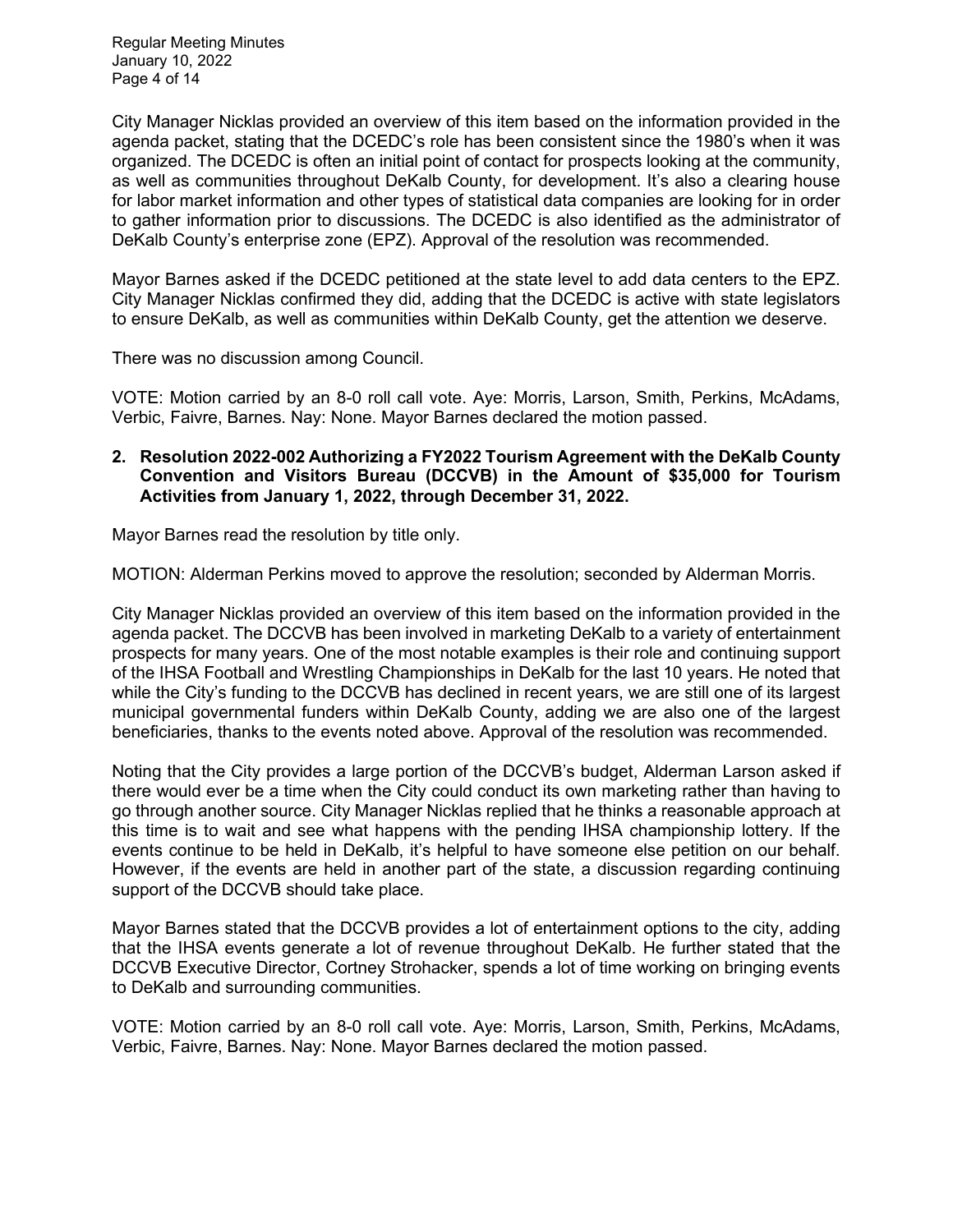#### **3. Resolution 2022-003 Authorizing a Funding Agreement with the DeKalb Chamber of Commerce (DCC) in the Amount of \$35,000 for the Purpose of Facilitating Community Events from January 1, 2022, through December 31, 2022.**

Mayor Barnes read the resolution by title only.

MOTION: Alderman Faivre moved to approve the resolution; seconded by Alderman McAdams.

City Manager Nicklas provided an overview of this item based on the information provided in the agenda packet. The City has supported funding of the DCC for many years. In return they take responsibility for the scheduling, management, and serving of events throughout DeKalb, primarily in the downtown area. Events include the Farmer's Market, held during the summer months, Santa's arrival during the Christmas holiday, ribbon cuttings, etc. Approval of this item was recommended.

There was no discussion among Council.

VOTE: Motion carried by an 8-0 roll call vote. Aye: Morris, Larson, Smith, Perkins, McAdams, Verbic, Faivre, Barnes. Nay: None. Mayor Barnes declared the motion passed.

## **4. Resolution 2022-004 Authorizing Human Services Funding Agreements in the Amount of \$200,000 with Local Social Service Agencies Beginning January 1, 2022, through December 31, 2022.**

Mayor Barnes read the resolution by title only.

MOTION: Alderman Faivre moved to approve the resolution; seconded by Alderman Morris.

City Manager Nicklas provided an overview of this item based on the information provided in the agenda packet. This program is entirely funded by the City's general revenues. Over the last 10 years, annual funding for various social service agencies throughout DeKalb has been \$150,000. This year Council added \$50,000 to support funding to agencies that had not been funded previously. If approved, funding will be provided as follows: Adventure Works of DeKalb County, Inc., Barb City Manor, Barb Food Mart, B.L.A.C., Inc., Court Appointed Special Advocates (CASA), Community Coordinated Child Care (4-C), DeKalb County Community Gardens, DeKalb County Youth Service Bureau, Elder Care Services, Family Service Agency of DeKalb County, Fox Valley Older Adult Services, Hope Haven, Kishwaukee YMCA – Camp Power, Nguzo Saba Men's Club, Opportunity House, Passion Pursuit, Inc., RAMP, Safe Passage, St. Vincent de Paul, Sir Donald Foundation, and the Voluntary Action Center.

Continuing, City Manager Nicklas stated this program is coordinated by Community Services Coordinator Joanne Rouse along with a review team who evaluates each application received and then recommends funding. Approval of this item was recommended.

Alderman Morris asked who makes up the review team. Ms. Rouse replied that this year's review team was comprised of staff members from the City's Police Department, Community Development, Information Technology, as well as one of the City's interns. She indicated that staff from various departments throughout the City are picked in order to get different perspectives from those who may interact with the agencies.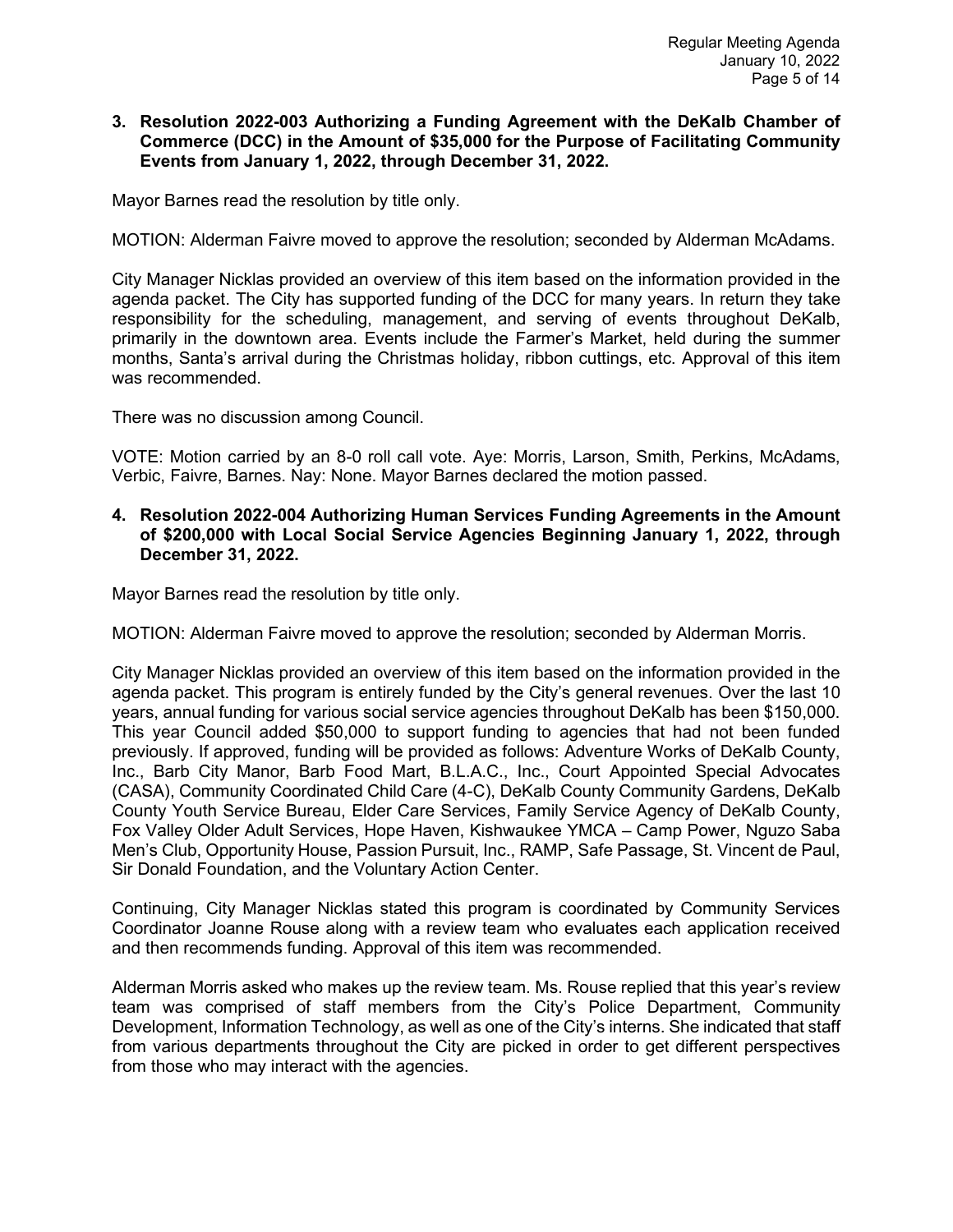Regular Meeting Minutes January 10, 2022 Page 6 of 14

Alderman Verbic thanked Ms. Rouse for all she does, noting it's wonderful that the City was able to do more this year for local social services agencies. Continuing, he asked how the City can partner with other governing bodies to better coordinate services to serve other agencies in need. Ms. Rouse stated that by giving these new agencies funding opportunity this year will allow them to build a history of success. The fact that the City is willing to support them and give them the opportunity to show what they can do will help them as they move forward. The more success they have the more likely it is that other entities will invest in their services.

City Manager Nicklas added that community representatives of the various agencies are not included in the review process so that there's no conflict of interest.

Alderman Morris stated she's thrilled to see that the City worked hard to include new groups and organizations. This funding will allow them more opportunities and a little startup money.

VOTE: Motion carried by a 6-0-2 roll call vote. Aye: Morris, Larson, Perkins, McAdams, Verbic, Faivre. Nay: None. Abstain: Smith, Barnes. Mayor Barnes declared the motion passed.

### **5. Resolution 2022-005 Approving the Community Development Block Grant (CDBG) 2022 Annual Action Plan (One Year Use of Funds) for Program Year 29 (April 1, 2022 – March 31, 2023).**

Mayor Barnes read the resolution by title only.

MOTION: Alderman McAdams moved to approve the resolution; seconded by Alderman Larson.

City Manager Nicklas provided an overview of this item based on the information provided in the agenda packet. This proposed 2022 CDBG program year focuses on four activities to support the goals of the City's CDBG Consolidated Plan. They are: owner occupied housing rehabilitation, which has been more important in the last year due to the COVID pandemic and the constraints it's put on some incomes and the ability to upkeep their homes; public services, which include the installation of handicapped accessible sidewalks and sidewalk repairs; public facilities/improvements; and administration. Approval of the plan was recommended.

There was no discussion among Council.

VOTE: Motion carried by an 8-0 roll call vote. Aye: Morris, Larson, Smith, Perkins, McAdams, Verbic, Faivre, Barnes. Nay: None. Mayor Barnes declared the motion passed.

### **6. Resolution 2022-006 Authorizing an Intergovernmental Agreement with DeKalb Township Road District Pertaining to Snow Removal through March 31, 2023.**

Mayor Barnes read the resolution by title only.

MOTION: Alderman Verbic moved to approve the resolution; seconded by Alderman Smith.

City Manager Nicklas provided an overview of this item based on the information provided in the agenda packet, explaining that the City's Public Works Department works closely with the DeKalb Township Road District as it pertains to snow removal and deicing in overlapping jurisdictional areas during the winter months. Approval of this resolution was recommended.

There was no discussion among Council.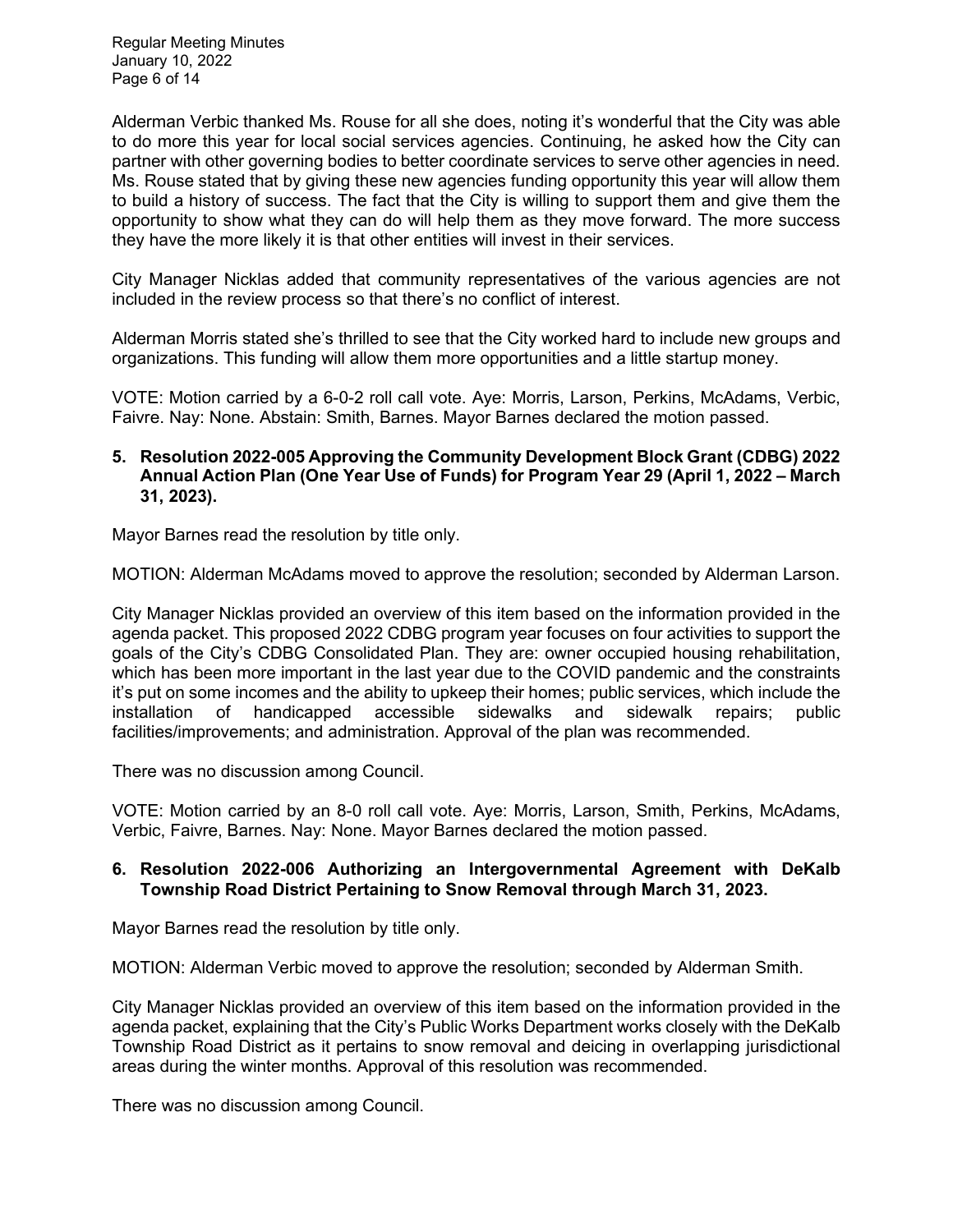Mayor Barnes stated this is a great use of two taxing bodies by coming together to save taxpayer dollars.

VOTE: Motion carried by an 8-0 roll call vote. Aye: Morris, Larson, Smith, Perkins, McAdams, Verbic, Faivre, Barnes. Nay: None. Mayor Barnes declared the motion passed.

## **7. Resolution 2022-007 Approving the Transportation Improvement Program (TIPs) for Federal Fiscal Years 2023-2027 at the DeKalb Taylor Municipal Airport.**

Mayor Barnes read the resolution by title only.

MOTION: Alderman Larson moved to approve the resolution; seconded by Alderman Faivre.

City Manager Nicklas provided an overview of this item based on the information provided in the agenda packet. The TIPs program is funded by the Federal Department of Aviation, which is funneled through the Illinois Department of Transportation's Division of Aeronautics. The City has been a beneficiary of the granted funds for many years but most especially since the mid to late 1990s when land was being acquired and the new runway was being built. The airport's runways are now at a stage where resurfacing is needed. The first project will be the rehabilitation of taxiway C, which will be discussed in more detail in the next item. Other projects include the removal and replacement of a portion of the aircraft parking apron, acquiring a runway broom, and the rehabilitation of t-hangar pavements. Approval of this resolution was recommended.

There was no discussion among Council.

VOTE: Motion carried by an 8-0 roll call vote. Aye: Morris, Larson, Smith, Perkins, McAdams, Verbic, Faivre, Barnes. Nay: None. Mayor Barnes declared the motion passed.

**8. Resolution 2022-008 Authorizing an Intergovernmental Agreement with the Illinois Department of Transportation – Division of Aeronautics for Construction Services for the Milling and Overlay of Taxiway C (Project DKB-4875) at the DeKalb Taylor Municipal Airport.** 

Mayor Barnes read the resolution by title only.

MOTION: Alderman Faivre moved to approve the resolution; seconded by Alderman McAdams.

City Manager Nicklas provided an overview of this item based on the information provided in the agenda packet. This is a large project at just over \$1.4 million. Fortunately, the project will be fully funded by the federal government. Approval of the resolution was recommended.

There was no discussion among Council.

VOTE: Motion carried by an 8-0 roll call vote. Aye: Morris, Larson, Smith, Perkins, McAdams, Verbic, Faivre, Barnes. Nay: None. Mayor Barnes declared the motion passed.

Mayor Barnes stated he would be recusing himself from the next two items – Resolution 2022- 009 and Resolution 2022-010 – as he owns property within the Tax Increment Financing (TIF) district and cannot be a part of the discussion or the vote regarding the subject matter. He then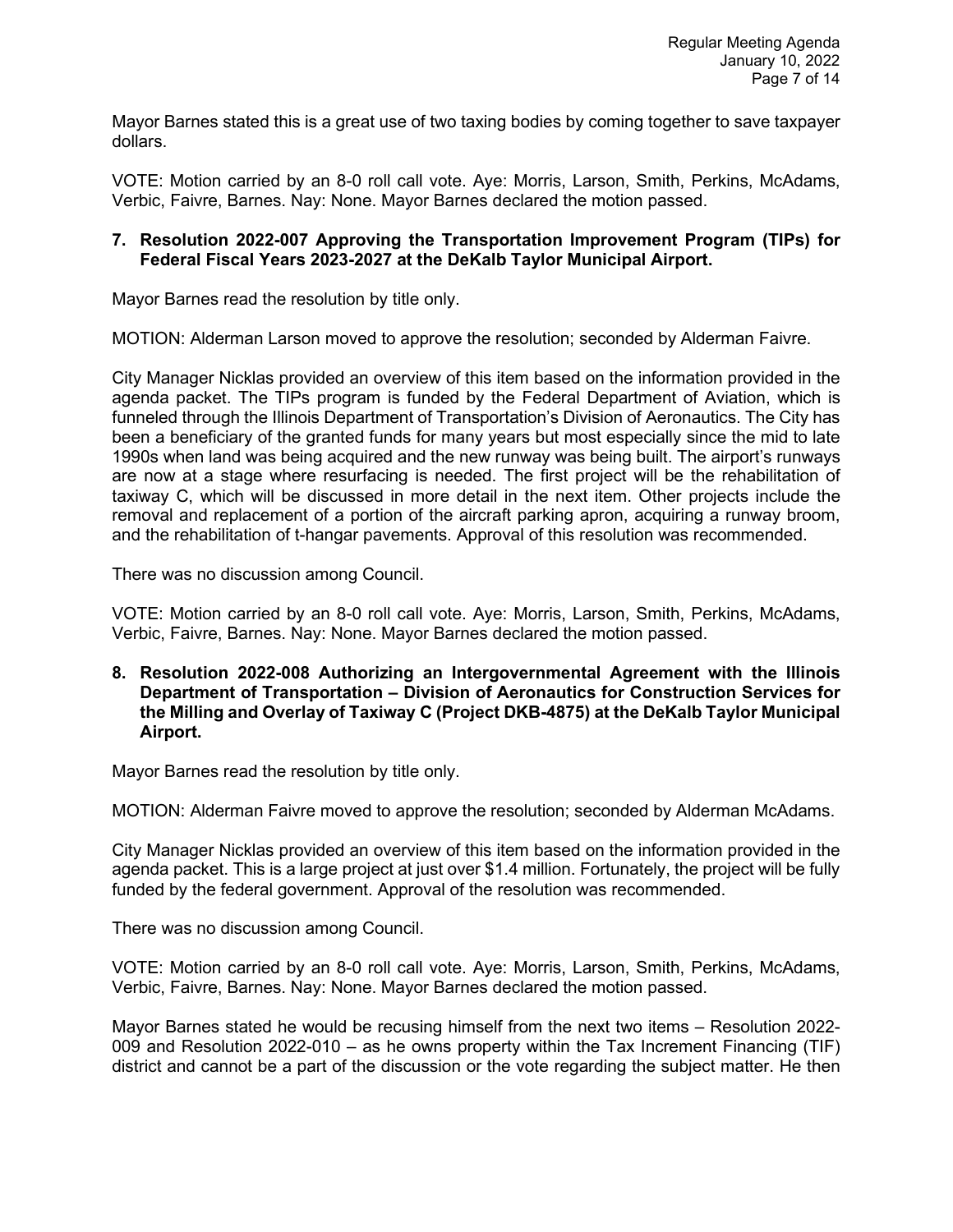stated he would be asking Alderman Faivre to take over as temporary chair during those items.

Mayor Barnes left the meeting at 6:45 p.m.

## **9. Resolution 2022-009 Authorizing an Architectural Improvement Program (AIP) Economic Incentive for KJ's Bar & Grill, 518 E. Lincoln Highway, in the Amount of \$2,415.**

Alderman Faivre read the resolution by title only.

MOTION: Alderman Smith moved to approve the resolution; seconded by Alderman Perkins.

City Manager Nicklas provided an overview of this item based on the information provided in the agenda packet, explaining that the AIP program provides cost reimbursement for maintenance on commercial buildings within the boundaries of TIF district #3. Approval of this item would provide a 10% forgivable loan to the owner of KJ's, Jim Drury, for roofing repairs. Approval of this resolution was recommended.

There was no discussion among Council.

VOTE: Motion carried by a 7-0-1 roll call vote. Aye: Morris, Larson, Smith, Perkins, McAdams, Verbic, Faivre. Nay: None. Recused: Barnes. Alderman Faivre declared the motion passed.

### **10. Resolution 2022-010 Authorizing an Architectural Improvement Program Economic Incentive for Stagecoach Players, 126 S. Fifth Street, in the Amount of \$9,500.**

Alderman Faivre read the resolution by title only.

MOTION: Alderman McAdams moved to approve the resolution; seconded by Alderman Verbic.

City Manager Nicklas provided an overview of this item based on the information provided in the agenda packet, explaining that the heating system in the Stagecoach Players building failed just as the holiday performances were about to begin. Approval of this item would provide a 50% reimbursement of the project cost if approved by council. Approval of this resolution was recommended.

There was no discussion among Council.

VOTE: Motion carried by a 7-0-1 roll call vote. Aye: Morris, Larson, Smith, Perkins, McAdams, Verbic, Faivre. Nay: None. Recused: Barnes. Alderman Faivre declared the motion passed.

Mayor Barnes returned to the meeting at 6:50 p.m.

## **11. Resolution 2022-011 Authorizing the Purchase of Two 2022 Rosenbauer Fire Engines Through Rosenbauer America in an Amount Not to Exceed \$1,415,740.**

Mayor Barnes read the resolution by title only.

MOTION: Alderman Smith moved to approve the resolution; seconded by Alderman McAdams.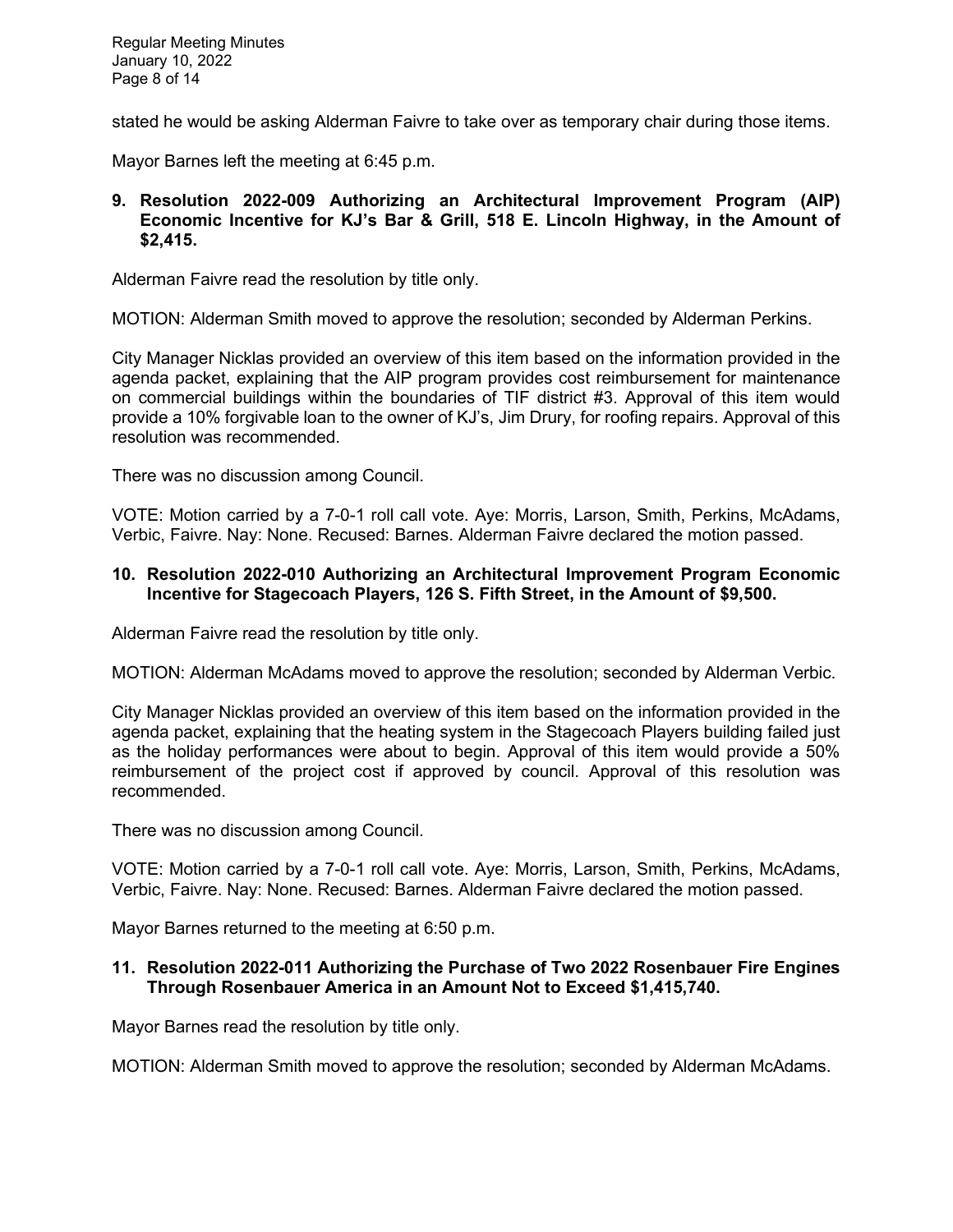City Manager Nicklas provided an overview of this item based on the information provided in the agenda packet. The FY2022 budget includes funding for the replacement of Fire Engine #3 and Fire Engine #2. It was noted that the replacement of Fire Engine #3 was anticipated in 2020 but due to the COVID pandemic and its impact on the City fiscally, the funding was put back into the general fund by a budget amendment in order to shore up operations. Funding was deferred in 2021 as well. Both engines are regularly under repair and not in very good shape. If approved, delivery of the replacement for Fire Engine #3 would be in July of 2022, and delivery of the replacement for Fire Engine #2 would be in November of 2022. Approval of this resolution was recommended.

Alderman Smith thanked those who researched the purchase of the engines and stated the City will save in maintenance by replacing these two engines.

Acting Fire Chief Thomas added that in 2021 maintenance costs for Fire Engine #3 was approaching \$35,000.

Alderman Smith further stated that this company will come onsite to resolve maintenance issues, which will also reduce costs.

VOTE: Motion carried by an 8-0 roll call vote. Aye: Morris, Larson, Smith, Perkins, McAdams, Verbic, Faivre, Barnes. Nay: None. Mayor Barnes declared the motion passed.

Mayor Barnes thanked Acting Fire Chief Thomas and Firefighter Noah Millard for their due diligence.

#### **L. ORDINANCES – SECOND READING**

There was none.

#### **M. ORDINANCES – FIRST READING**

#### **1. Ordinance 2022-001 Amending the Chapter 10 "Landlord-Tenant Regulations".**

Mayor Barnes read the ordinance by title only.

MOTION: Alderman Morris moved to approve first reading of the ordinance; seconded by Alderman McAdams.

Mayor Barnes indicated that Joe Gastiger of the Human Relations Commission (HRC) was in attendance.

City Manager Nicklas provided an overview of this item based on the information provided in the agenda packet. He began by providing a history of amendments to Chapter 10 since 2019. Most recently, the HRC, with support of the DeKalb Area Rental Association (DARA) voted unanimously to bring forward proposed changes to Chapter 10, which focus on making the code more readable to all parties. Amendments include that all rental agreements must be in writing, a landlord is obligated to ensure that every tenant gets a copy of an executed lease no later than one week after the agreement is reached, every landlord must make the City's Landlord-Tenant Handbook available to every tenant at no cost, every lease must include the City's crime-free lease provision which allows the landlord to initiate eviction proceedings in the event of violent or drug-related criminal activity, the landlord must disclose emergency email and telephone numbers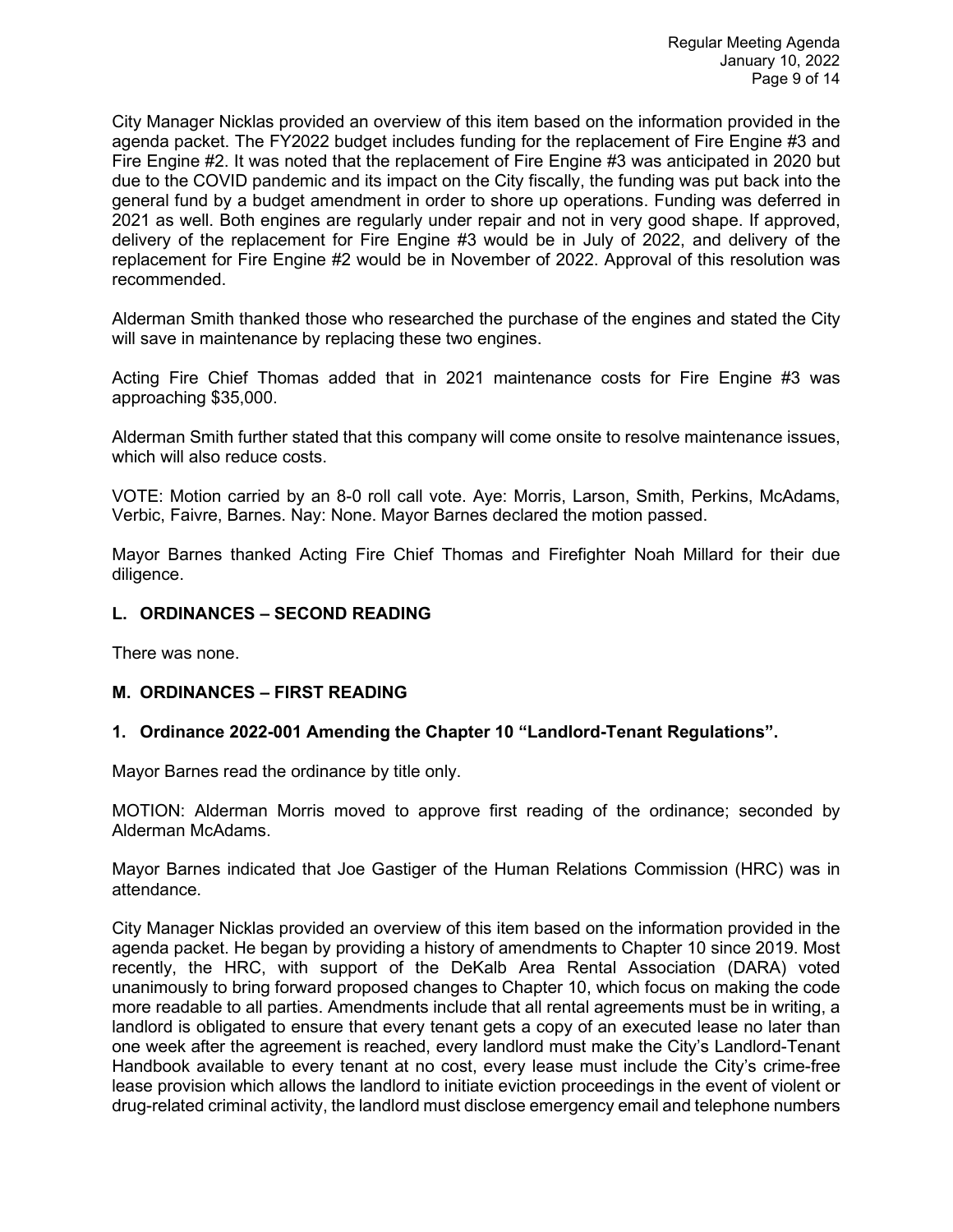Regular Meeting Minutes January 10, 2022 Page 10 of 14

for themselves and/or any responsible manager at the start of the tenancy, before a tenant enters or renews a rental agreement, the landlord must disclose in writing any unresolved code violation that have been cited by the City, landlords and tenants must comply with the Residential Tenant's Right to Repair Act, tenants shall be afforded the rights provided in the Security Deposit Act, and the landlord shall not gain access to the tenant's unit with providing a 12-hour notice, except in an emergency or as a result of a court order. Approval of this item was recommended.

Regarding the requirement that each landlord must supply a landlord-tenant handbook to each tenant, Alderman Morris asked if this would apply to existing tenants. City Manager confirmed that it did.

Alderman Morris then asked how much time the landlords would get to fulfill that requirement. City Nicklas replied that every tenant should already have a copy of the handbook. He believes that DARA and its members will ensure that new and existing tenants all have the handbooks. He noted it's available on the City's website as well. Alderman Morris stated that the handbooks could be emailed to the tenants as well if the landlord has their email address.

Alderman Morris then asked about enforcement behind the requirement of providing the tenant with a copy of their lease and who they would reach out to if the requirement wasn't met. City Manager Nicklas stated the ordinance lays out fines for landlords. Hopefully tenants will take the initiative to advise their landlord of the requirement before reaching out to the City. Otherwise, the City will contact the landlord if there seems to be a miscommunication. There are some landlords who are indifferent but on a whole they are receptive.

Alderman Morris reiterated that the best course of action when a tenant doesn't have a copy of their lease or a handbook as required would be to make sure the landlord is aware they need one. If they still don't receive one, they should then advise the landlord that they intend to go to the City with a complaint and moving forward the enforcement would be fines.

Continuing, Alderman Morris stated she wants to make sure the City is prepared to tell tenants what their action steps should be and perhaps there's a spot where that could be laid out.

City Manager Nicklas stated he will work with Management Analyst Scott Zak to add the information to the City's website.

Addressing Alderman Morris, Mr. Joe Gastiger, Chair of the HRC, stated that the City is making wi-fi service available to those residing in the Annie Glidden North neighborhood and there ought to be a way to post these ordinances and even advertise the fact that they're available on the website rather than have to go to the City directly.

Mr. Gastiger then thanked Council for supporting the social service agencies in Resolution 2022- 004. These agencies rely on grants provided by the federal government and most times those applications ask how much local support they receive from their community. Therefore, the involvement of local government important.

Referring to the amendments proposed in Chapter 10, Mr. Gastiger stated that one of the most major is the notice the landlord is required to give a tenant if they plan on visiting, which changed from one hour to 12 hours, or the next day.

Mr. Gastiger also briefly referred to the amendment regarding the prohibition of landlords having tenant's vehicles towed.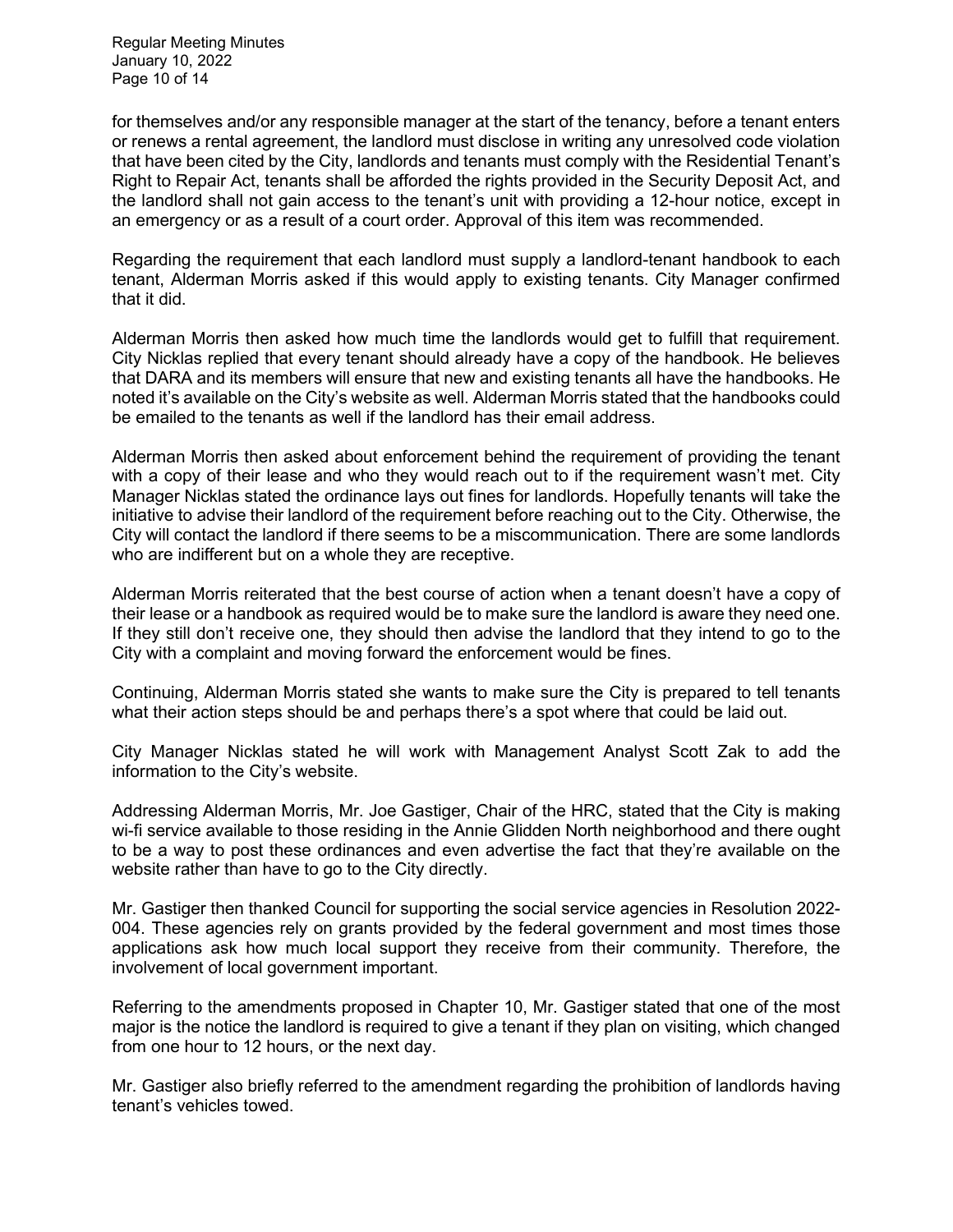Continuing, Mr. Gastiger thanked DARA for their cooperating with the proposed amendments.

Alderman McAdams asked about the security deposit return act. City Manager Nicklas replied that this topic has caused moments of stress and crisis for many. Unfortunately, there's been the assumption by many tenants that they'll never receive their deposit back. He added that information will also be provided on the website for tenants for how to address the issue.

Alderman McAdams then stated that a lot of time and effort went in to making these amendments and from his standpoint, all appear to be reasonable. He added that this will set a level playing field for everyone.

City Manager Nicklas stated it was hearting to hear that most landlords aren't visiting their tenants with just a one-hour notice.

Alderman Morris thanked the HRC and DARA members for working hard to make this happen. We've been waiting a long time and their efforts to create a robust solution shows.

VOTE: Motion carried by an 8-0 roll call vote. Aye: Morris, Larson, Smith, Perkins, McAdams, Verbic, Faivre, Barnes. Nay: None. Mayor Barnes declared the motion passed.

MOTION: Alderman Verbic moved to waive second reading of the ordinance and approve; seconded by Alderman McAdams.

VOTE: Motion carried by an 8-0 roll call vote. Aye: Morris, Larson, Smith, Perkins, McAdams, Verbic, Faivre, Barnes. Nay: None. Mayor Barnes declared the motion passed.

#### **2. Ordinance 2022-002 Amending Chapter 23 "Unified Development Ordinance (UDO)", Article 5 "Zoning District Regulations", and Article 7 "Supplemental District Regulations", Pertaining to Self-Service Storage Facilities with Exterior Unit Access.**

Mayor Barnes read the ordinance by title only.

MOTION: Alderman Larson moved to approve first reading of the ordinance; seconded by Alderman Faivre.

City Manager Nicklas provided an overview of this item based on the information provided in the agenda packet, stating there's a party that's interested in developing a self-service storage facility with exterior access at 118 Clive Drive. This item offers text amendments to the UDO to add "selfservice storage facility, exterior unit access" as a special use in the "LC" Light Commercial District and "GC" General Commercial District and changes "self-service storage facility, exterior unit access" from a special use to a permitted use in the "LI" Light Industrial District and the "HI" Heavy Industrial District.

Continuing, City Manager Nicklas stated that the PZC considered this item at a regular meeting and have recommended approval.

There was no discussion among Council.

VOTE: Motion carried by an 8-0 roll call vote. Aye: Morris, Larson, Smith, Perkins, McAdams, Verbic, Faivre, Barnes. Nay: None. Mayor Barnes declared the motion passed.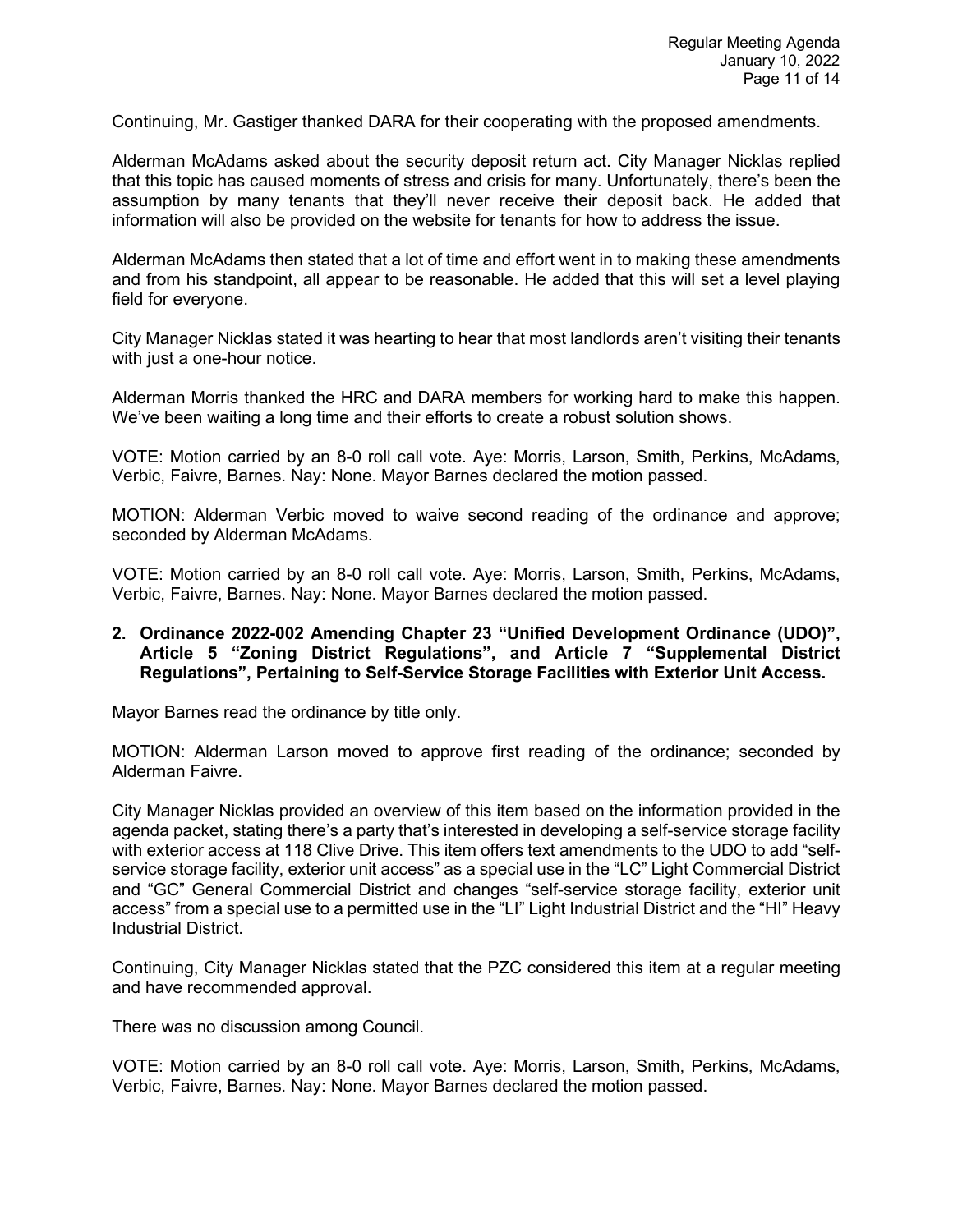Regular Meeting Minutes January 10, 2022 Page 12 of 14

MOTION: Alderman Morris moved to waive second reading of the ordinance and approve; seconded by Alderman Verbic.

VOTE: Motion carried by an 8-0 roll call vote. Aye: Morris, Larson, Smith, Perkins, McAdams, Verbic, Faivre, Barnes. Nay: None. Mayor Barnes declared the motion passed.

At this point in the meeting, Mayor Barnes thanked Mr. Gastiger for his time spent on the HRC and in the role of chair. He added that Council appreciates all of its commission members.

#### **3. Ordinance 2022-003 Approving a Special Use Permit for a Self-Service Storage Facility with Exterior Unit Access to be Located at 118 Clive Drive (Haywell, LLC).**

Mayor Barnes read the ordinance by title only.

MOTION: Alderman Perkins moved to approve first reading of the ordinance; seconded by Alderman Verbic.

City Manager Nicklas provided an overview of this item based on the information provided in the agenda packet. This item links to Ordinance 2022-002. The petitioner, Haywell, LLC, represented by Tim Hayden, is requesting approval of a special use permit for a self-service storage facility with exterior unit access in the Elliott Business Park Subdivision, with access off Clive Drive, which will have a security gate. The proposed facility will have 169 total storage units of varying sizes. It was noted that the PZC considered this item at a regular meeting and have recommended approval.

City Manager Nicklas then referenced a photo being shown on the monitors of the site from an aerial view.

There was no discussion among Council.

VOTE: Motion carried by an 8-0 roll call vote. Aye: Morris, Larson, Smith, Perkins, McAdams, Verbic, Faivre, Barnes. Nay: None. Mayor Barnes declared the motion passed.

MOTION: Alderman Verbic moved to waive second reading of the ordinance and approve; seconded by Alderman Perkins.

VOTE: Motion carried by an 8-0 roll call vote. Aye: Morris, Larson, Smith, Perkins, McAdams, Verbic, Faivre, Barnes. Nay: None. Mayor Barnes declared the motion passed.

Mayor Barnes welcomed Mr. Hayden to DeKalb and added that he knows he will have a great experience with City staff, but if there are any issues, he's welcome to reach out to Council.

#### **4. Ordinance 2022-004 Authorizing a Zoning Map Amendment from the "LC" Light Commercial District to the "SFR2" Single Family Residential District for 1421 E. Lincoln Highway.**

Mayor Barnes read the ordinance by title only.

MOTION: Alderman Faivre moved to approve the ordinance on first reading; seconded by Alderman Larson.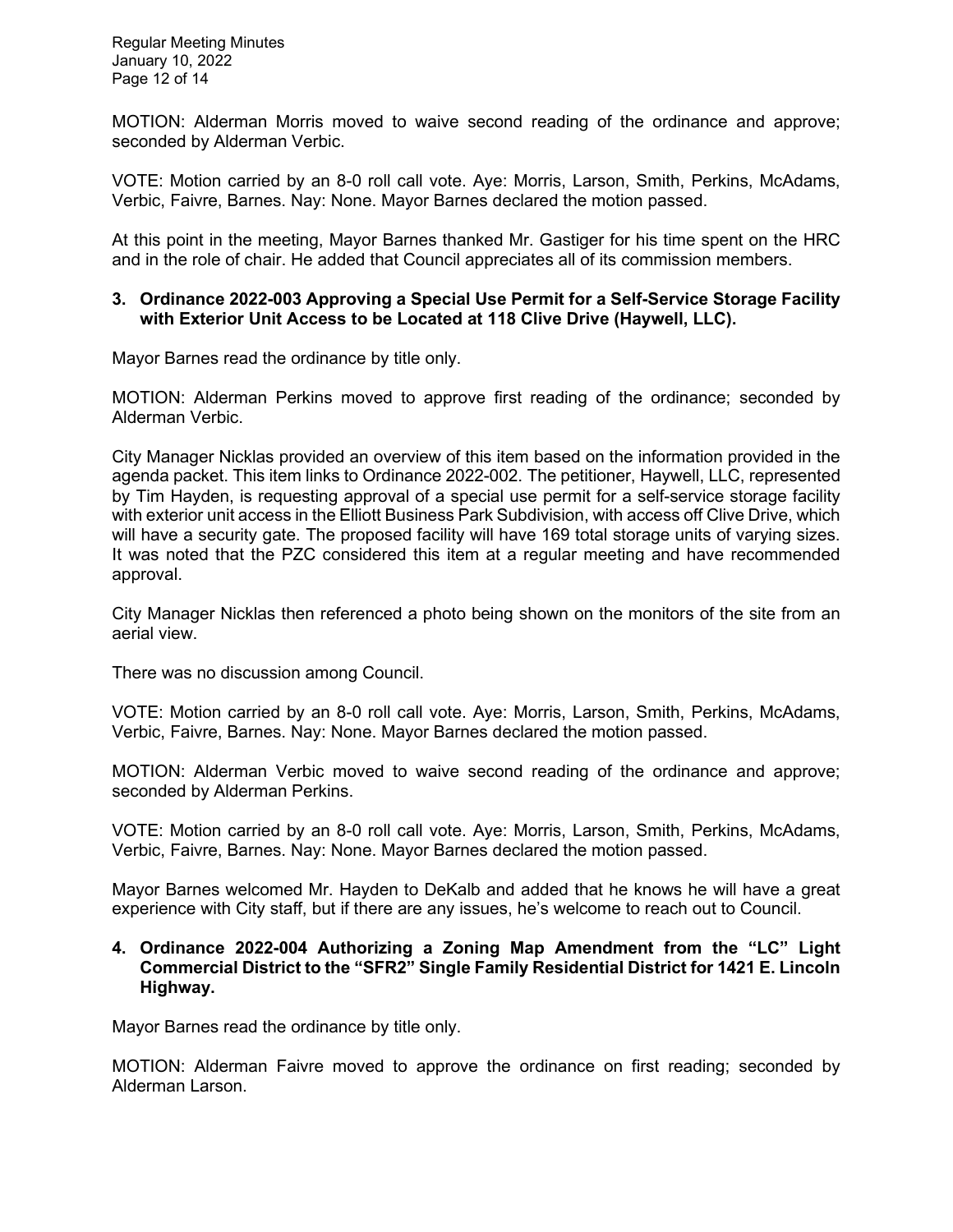City Manager Nicklas provided an overview of this item based on the information provided in the agenda packet. This item is intended to resolve a conflict between marketplace rules and City zoning codes. The single-family property in question has an underlying zoning of "LC" Light Commercial. The property was purchased by the current owner in 2015 and has been used as a single-family home since that time. The property was put up for sale in October of 2021 and entered into a contract with an interested buyer that same month. However, the buyer's lender insists that the zoning of the property match the existing use of the property, since the City's zoning codes require that if a building is more than 50% destroyed by fire or other disaster, the use must resort to allowable uses in that zoning district. Although legal but non-conforming in its present condition, if the home needed to be re-built it would become illegal, non-conforming and would not meet current financial underwriting standards.

The PZC has reviewed this item at a recent meeting and recommends approval.

There was no discussion among Council.

VOTE: Motion carried by an 8-0 roll call vote. Aye: Morris, Larson, Smith, Perkins, McAdams, Verbic, Faivre, Barnes. Nay: None. Mayor Barnes declared the motion passed.

MOTION: Alderman Smith moved to waive second reading of the ordinance and approve; seconded by Alderman Morris.

VOTE: Motion carried by an 8-0 roll call vote. Aye: Morris, Larson, Smith, Perkins, McAdams, Verbic, Faivre, Barnes. Nay: None. Mayor Barnes declared the motion passed.

#### **N. REPORTS AND COMMUNICATIONS**

1. Council Member Reports.

Alderman Smith asked citizens to pay attention to their sidewalks after a snowfall. He also asked citizens to move their vehicles so that Public Works can clear the city's streets of snow properly. Alderman Smith then thanked Mr. Gastiger for his participation.

Alderman Morris encouraged vaccinations and boosters against COVID, including younger children. She noted that one of the benefits for getting children vaccinated this that those who are vaccinated can attend school even if in close contact. The DeKalb County Health Department will be hosting a vaccine clinic on January 19, 2022, at the Convocation Center.

Mayor Barnes asked Management Analyst Zak to add the vaccine clinic information on the City's website.

Alderman Larson thanked the Public Works Department for their work on snow removal. She also thanked the healthcare workers dealing with the COVID pandemic for showing up to work every day.

Alderman Faivre reiterated Alderman Smith's comments regarding snow removal on the city's sidewalks.

Mayor Barnes wished everyone a happy new year. He noted that 2021 was crazy but it's amazing from a City perspective what we were able to accomplish. He also thanked Council members for their hard work and hopes for a successful 2022.